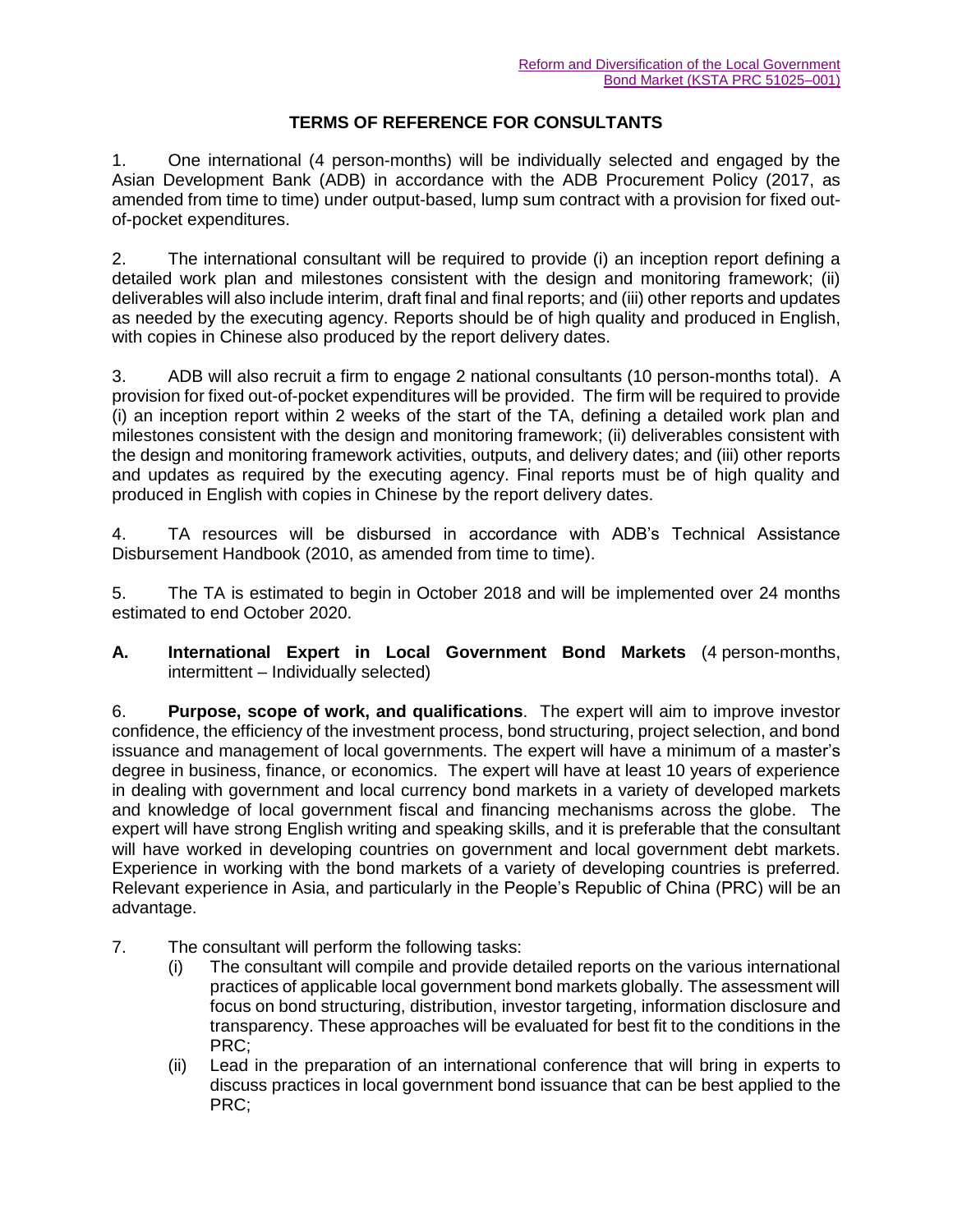- (iii) Support preparation of a study tour to developed ADB member countries for management of the Ministry of Finance, selected finance bureaus and local governments to allow them to identify first-hand the best practices that can be applied in the PRC;
- (iv) In cooperation with the national consultants evaluate the current policy, regulatory, infrastructure and institutional framework governing the local government bond market in the PRC and determine the appropriateness or impediments that exist to market development;
- (v) In cooperation with the national consultants survey the local institutional investor base to assess their interest in local government bonds and evaluate their requirements or impediments to investing;
- (vi) Lead in surveying a sample of current and potential foreign investors to identify their impediments to further investing in local government bonds;
- (vii) In cooperation with the national consultants hold discussions on multi-issuance channels to include the Shanghai Free Trade Area, the Shanghai Stock Exchange, the Shenzhen Stock exchange and the Bond Connect mechanism and identify the steps that can be taken to enhance investors flows;
- (viii) Support the national consultants in performing detailed studies of selected pilot local governments. The assessments will focus on current and proposed bond structuring and issuance mechanisms, financial management capacity for bond debt, the viability of proposed bond issuance and links to funding needs, and knowledge of their credit capacity and issuer rating implications;
- (ix) Participate in national training and workshops to be held for local governments and finance bureaus to disseminate the best investment processes identified;
- (x) Prepare interim, draft, and draft final and final reports with recommendations on how findings and lessons can be applied within the PRC; and
- (xi) Perform quality control for all outputs in English.

## **B. National Expert in Local Government Finance and Bond Markets** (5 person-months, Firm)

8. **Purpose, scope of work, and qualifications**. The expert will aim to improve investor confidence, the efficiency of the investment process, bond structuring, project selection, and bond issuance and management of local governments. The expert will have at least 10 years of experience and a minimum of a bachelor's degree in business, finance or economics and demonstrated expertise in government and local government debt markets. The expert will have clear knowledge of the current situation in local government fiscal conditions and mechanisms in the PRC. The expert must have good English speaking and writing skills.

- 9. The expert will perform the following tasks:
	- (i) Lead in preparing an assessment of current practices on bond structuring, issuance and administrative procedures, and debt and capital investment management capacity by local governments. The current policy, regulatory, infrastructure and institutional framework governing the local government bond market will be assessed to determine the appropriateness or impediments that exist to market development;
	- (ii) Lead in surveying the local institutional investor base to assess their interest in local government bonds and evaluate their requirements or impediments to investing;
	- (iii) Lead in discussions on multi-issuance channels to include the Shanghai Free Trade Area, the Shanghai Stock Exchange, the Shenzhen Stock exchange and the Bond